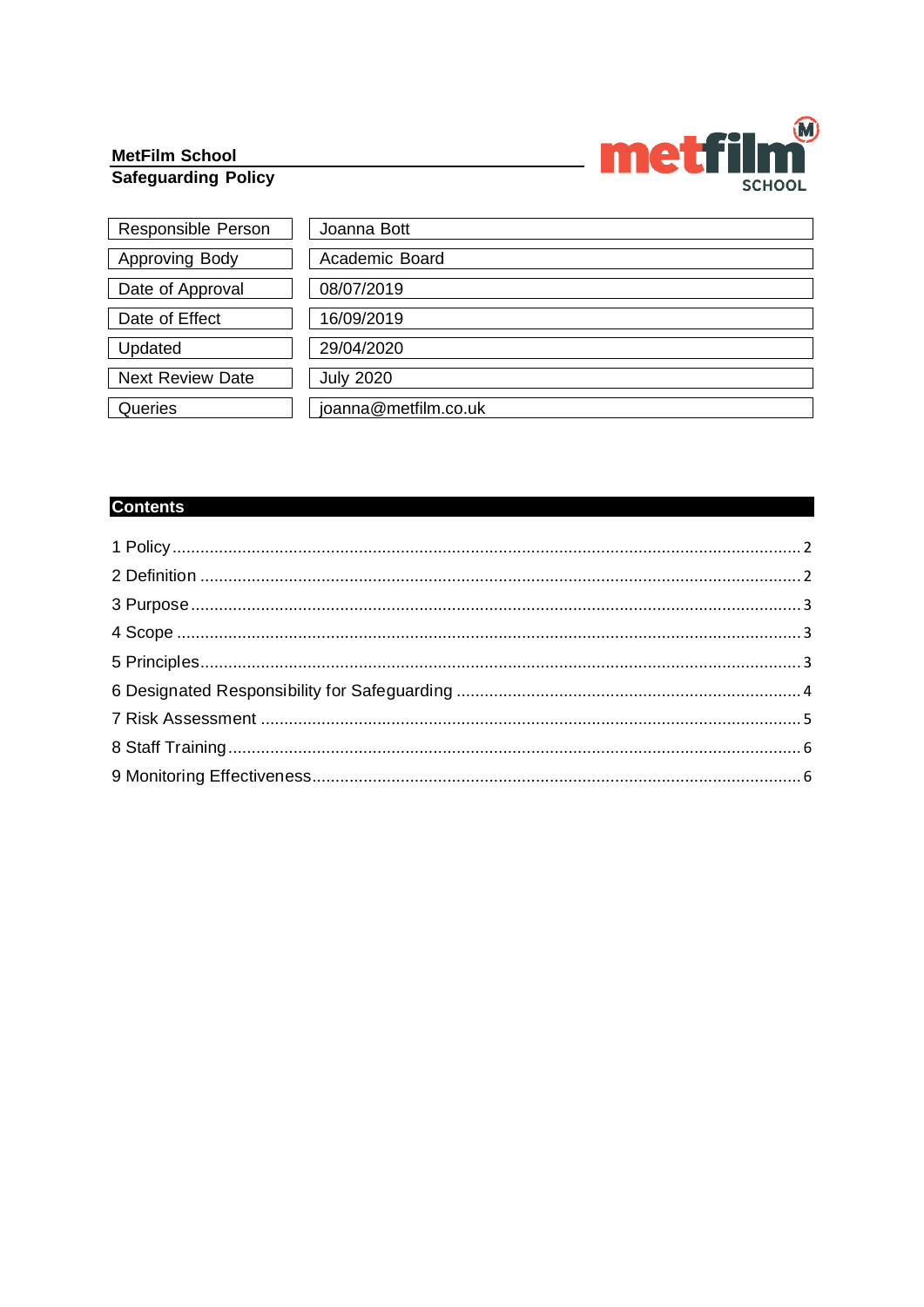#### <span id="page-1-0"></span>**1 Policy**

1.1. MetFilm School (the School) has a statutory and moral duty to ensure that it functions with a view to safeguarding and promoting the welfare of children, young people and adults at risk, receiving education and training.

1.2. The School is predominantly an adult environment and this policy is designed to ensure that risks to children are minimised and that, where appropriate, they can take advantage of the study or recreational opportunities offered within this environment.

1.3. This policy is set out with specific reference to Working Together to Safeguard Children 2018 and Keeping Children Safe in Education 2018, and the Counter-Terrorism and Security Act 2015 (the Prevent Duty).

1.4. Throughout this policy reference is made to "children and young people". This term is used to mean those under the age of 18. The School recognises that some adults are also at risk, accordingly, the procedures may be applied (with appropriate adaptations) to allegations of abuse and the protection of adults at risk.

1.5. Although the School accepts individuals under the age of 18 on to its programmes of study, it does not accept parental responsibility for a child and will not act in loco parentis. Parents or Guardians of students under the age of 18 are required to follow the appropriate waiver procedure during the application process.

1.6. This policy is to be used in conjunction with the following MetFilm School policies and guidance documents:

- o Student Charter
- o MetFilm School Student Handbook
- o Fitness to Study
- o MetFilm School Staff Handbook
- o Academic Freedom
- o Freedom of Speech
- o Health & Safety

#### <span id="page-1-1"></span>**2 Definitions**

2.1. 'Children and young people' - This term is used to mean "those under the age of 18".

2.2. 'Adult at Risk' – An 'Adult at Risk' is defined as a person aged 18 years or over; who may be in need of community care services by reason of mental or other disability, age or illness; and who is or may be unable to care for him or herself, or unable to protect him or herself against significant harm or exploitation<sup>1</sup>.

2.3. The 'MFS Board' is the MetFilm School Ltd Board as set out in the MetFilm School Governance Framework, Code of Governance & Committee TORs.

 $1$  The Care Act 2014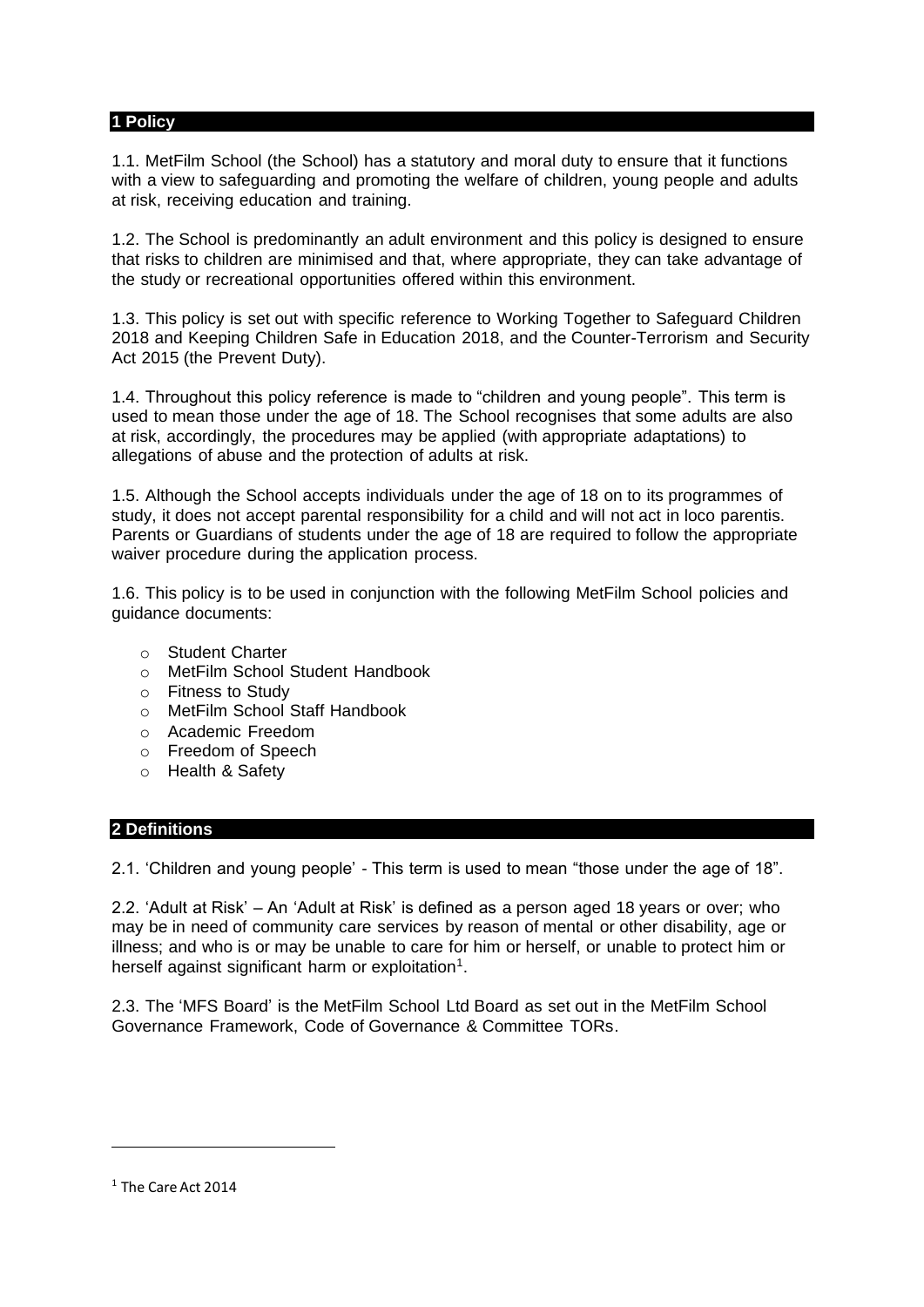# <span id="page-2-0"></span>**3 Purpose**

3.1. The School is committed to carrying out its duty to protect and safeguard young people and adults at risk who may have suffered abuse, who may be at risk of abuse or who may wish to disclose allegations of abuse whether that alleged abuse concerns employees of the School, other students or any other person unconnected with the School.

3.2. The School is committed to fulfil its duty under the Counter-Terrorism and Security Act 2015 to have due regard to the need to prevent the radicalisation of individuals, and in particular vulnerable adults and children (the Prevent Duty).

3.3. The School also recognises that it has duties and responsibilities relating to the protection and fair treatment of its students. Should allegations of abuse and or inappropriate behaviour be levelled against a student, the School will afford that student the necessary support as is appropriate in the circumstance arising.

3.4. The School, as an employer, also recognises that it has duties and responsibilities relating to the protection and fair treatment of its staff. Should allegations of abuse and or inappropriate behaviour be levelled against an employee, the School will afford that employee the necessary support as is appropriate in the circumstance arising.

# <span id="page-2-1"></span>**4 Scope**

4.1. The scope of this policy extends to; all employees of MetFilm School, all students of the School, visitors to the premises of the School and all sub-contractors. The School recognises that it has a duty to help employees and students understand their responsibilities (through guidance, support and training), to minimize risk.

# <span id="page-2-2"></span>**5 Principles**

5.1. MetFilm School has designated senior members of staff with the responsibility for all safeguarding issues relating to young people and adults at risk.

5.2. The School is committed to ensuring that it:

- $\circ$  Provides a safe environment for young people and adults at risk to learn in;
- o Identifies young people and adults at risk who are suffering, or likely to suffer, significant harm, and
- $\circ$  Takes appropriate action to see that such young people and adults at risk are kept safe, both at home and within the School.

5.3. In pursuit of these aims, the School will approve and regularly review policies and procedures with the aim of:

 $\circ$  Raising awareness of issues relating to the welfare of young people and adults at risk and the promotion of a safe environment for the young people and adults at risk learning within the school;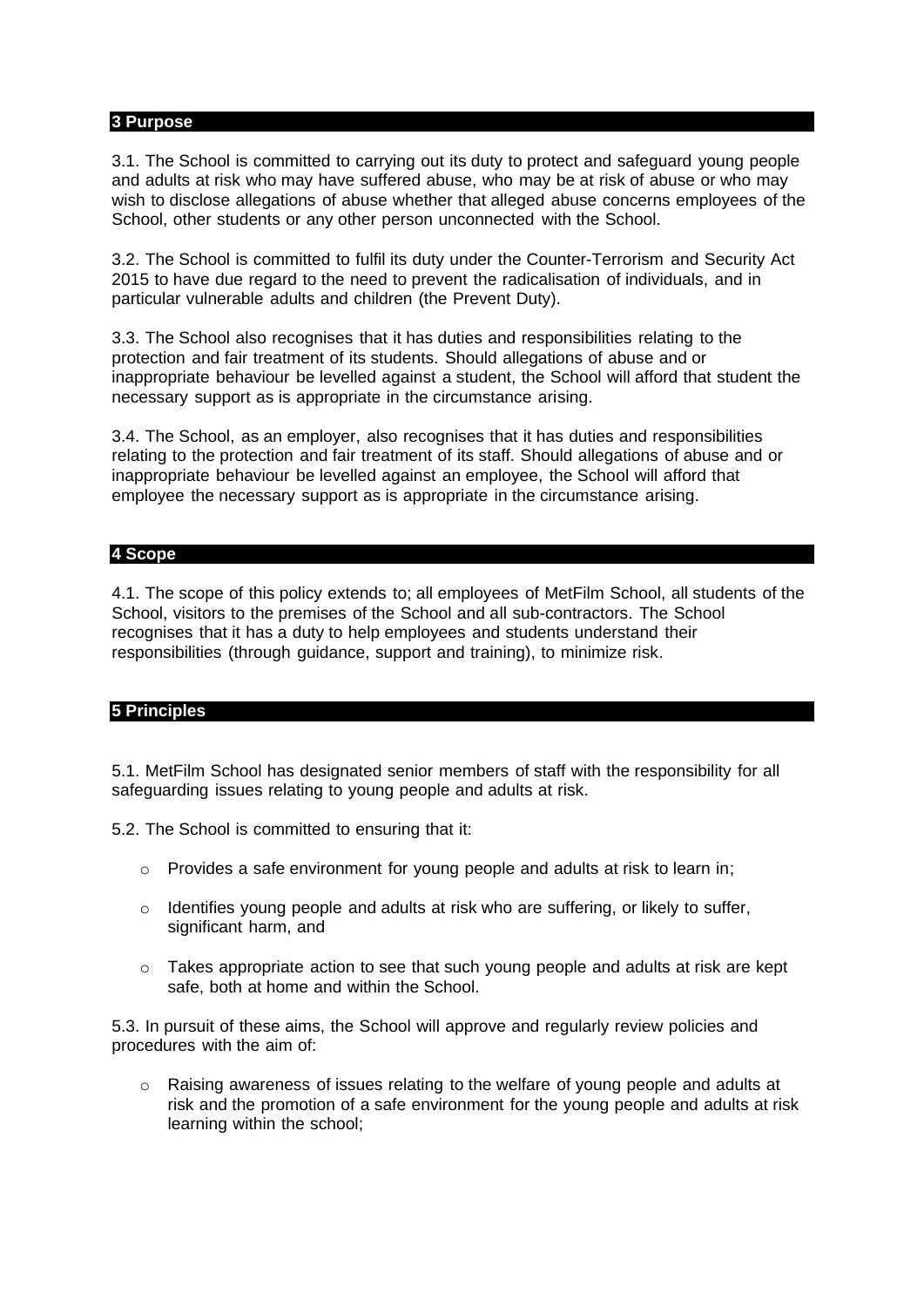- $\circ$  Aiding the identification of young people and adults at risk of significant harm, and providing procedures for reporting concerns;
- $\circ$  Establishing procedures for reporting and dealing with allegations against members of staff;
- o The safe recruitment of staff.

5.4. In developing the policies and procedures, the School will consult with, and take account of, guidance issued by the Department for Education (DfE), the Ealing Safeguarding Children Board (ESCB), Ealing Children's Integrated Response Service (ECIRS), Ealing Adult Social Care, Office for Students (OfS), and other relevant bodies and groups.

5.5. The School will refer concerns that a young person or adult might be at risk of significant harm to the appropriate agencies; ESCB, ECIRS, EASCB, the police or in cases of radicalisation to the Local and/or Regional Prevent Co-ordinator as appropriate. Where allegations against staff have been made, it may be necessary for the Local Authority Designated Officer (LADO) to also be consulted.

5.6. All staff working at MetFilm School will receive training adequate to familiarise them with safeguarding issues and responsibilities and the School's policies and procedures with refresher training as specified.

# <span id="page-3-0"></span>**6 Designated Responsibility for Safeguarding**

6.1.1. The MFS Board have agreed to Prevent compliance and governance oversight of the implementation of the School's Prevent duty obligations. The Board receive an annual Prevent Duty compliance report from the Prevent Duty Steering Group.

6.1.2. The Head fo Student Services is the Prevent Lead for MetFilm School and Chair of the Prevent Duty Steering Group.

6.1.3. The School Director is the representative for Safeguarding on the MFS Board.

#### **6.2. The Academic Board**

6.2.1. A quarterly Safeguarding report, which details all issues relating to safeguarding, is received by the Academic Board.

6.2.2. The Academic Board receive an annual update on the development, approval and review of MetFilm School policies and procedures relating to the safeguarding of young people and adults at risk.

### **6.3. Designated Safeguarding Lead (DSL)**

6.3.1. The Head of Student Services is the Designated Safeguarding Lead and is responsible for:

- o Leading on the implementation and promotion of this policy;
- $\circ$  Ensuring that the policy is monitored and reviewed in accordance with changes in legislation and guidance on the protection of children and adults at risk;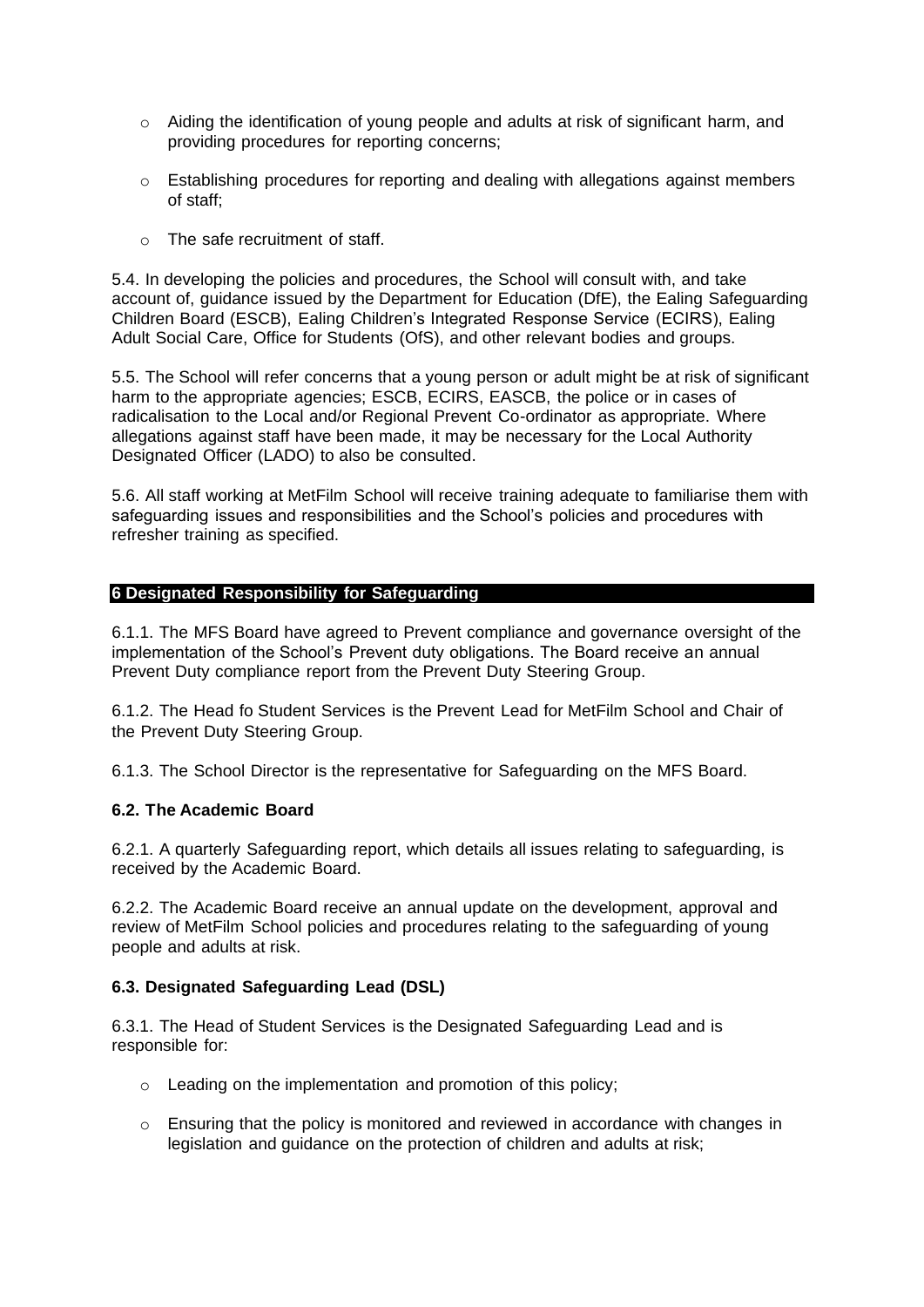- $\circ$  Acting as the main point of contact within the School for the protection of children and adults at risk;
- $\circ$  Raising awareness of issues relating to the welfare of children and adults at risk, and the promotion of a safe environment for the children, young people and adults at risk learning within the School;
- o Overseeing the referral of cases of suspected abuse, extremism, radicalisation or allegations to the local safeguarding children board, adult social services, Prevent co-ordinators or other relevant investigating agencies as appropriate;
- o Maintaining confidential records of any safeguarding referral, complaint or concern (even where that concern does not lead to a referral);
- $\circ$  Ensuring that all students and stakeholders within the school are aware of the School's Safeguarding policy and procedure;
- $\circ$  Liaising with the local authority agencies and other appropriate agencies where required.
- 6.4. The Deputy Director (Head of Teaching & Learning) is the Deputy Safeguarding Lead.
- 6.5. The Chief Executive is the Deputy Prevent Lead
- 6.6. The Safeguarding Team consists of:
	- o Head of Student Services
	- o Deputy Director (Head of Teaching & Learning)
	- o HR Manager
	- o The Chief Executive
- 6.6.1. These designated staff members act as key points of contact to:
	- o report on safeguarding matters to the DSL;
	- o make appropriate referrals;
	- o provide advice and support to other staff on issues relating to Safeguarding.

# <span id="page-4-0"></span>**7 Risk Assessment**

Risk Assessment (Visiting Faculty/Guest Lecturer/Professional Practitioners)

7.1. MetFilm School strives to produce a safe and secure environment. However, buildings and their safety precautions are designed with an adult population in mind and may not be enough on their own to keep children/adults at risk safe. Although the School does not act in loco parentis it does have a greater duty of care in these circumstances.

7.2. Risk assessments carried out on all visiting faculty, guest lecturers and professional practitioners, in accordance with both the Health and Safety and the Freedom of Speech policies, should consider reasonable, proportionate adaptations to their activities where children/adults at risk come on to the premises.